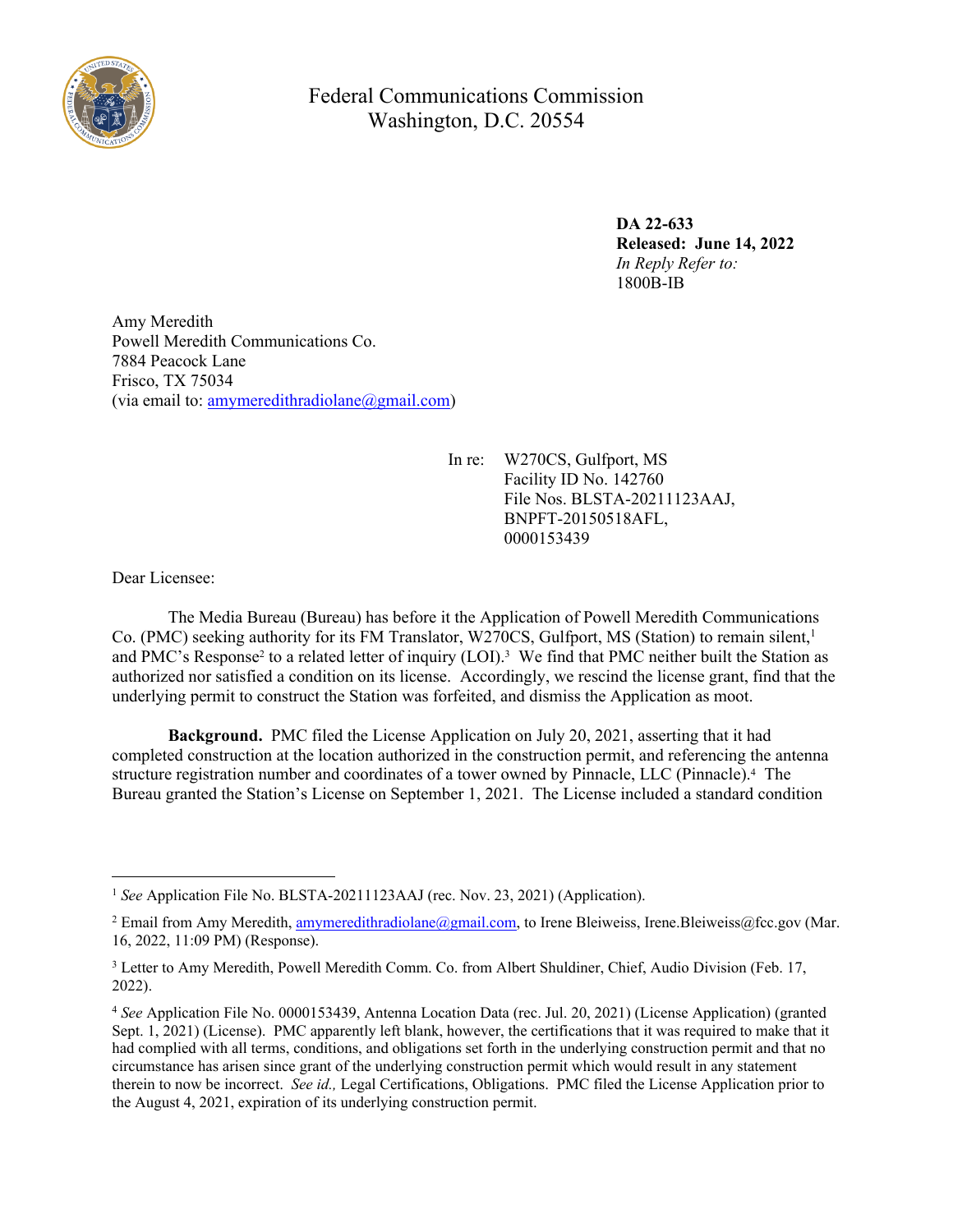requiring continuous operation for the first year<sup>5</sup> and establishing a rebuttable presumption that station silence within that period evidenced unlicensable, temporary construction.<sup>6</sup> Less than three months later, on November 23, 2021, *i.e.,* within the Station's first year, PMC requested special temporary authority (STA) to remain silent, thereby triggering the rebuttable presumption of temporary construction. PMC stated that the reason for the Station's silence was "technical" without providing details, dates, or any explanation that would rebut the presumption that it had engaged in temporary construction.<sup>7</sup> In January Correspondence, responding to an informal staff request for more information,<sup>8</sup> PMC expounded that flooding from Hurricane Ida damaged the transmitter on August 30, 2021, that the Station returned to the air within a few days, but that it stopped broadcasting on November 23, 2021, following additional unspecified technical problems.<sup>9</sup> That explanation was insufficient, however, to establish whether the Station's post-licensure silence actually stemmed from the hurricane or from other causes. In particular, the hurricane occurred while the License Application was still pending, PMC did not timely notify the Bureau of any initial or continuing effects of the hurricane,<sup>10</sup> and the January Correspondence indicated that the Station restored operations within a few days of the hurricane. The nature of any subsequent technical problems was vague. Accordingly, the Bureau issued the LOI on February 17, 2022.

<sup>&</sup>lt;sup>5</sup> The condition stated: "Grant of this license application is conditioned upon the continuous operation of the licensed facility for the twelve-month period following grant, including specifically: (a) operation of the station in accordance with the station's FCC authorization with (i) an antenna mounted on a pole, tower, or other structure that is attached to a durable, non-movable structure, (ii) the antenna connected to a permanent power source, and (iii) if located on public property, advance approval by a written governmental authorization; and (b) operation of the station each day in accordance with the FCC's rules for minimum operating schedule [47 C.F.R. § 73.1740(a) for FM stations, 47 C.F.R. § 73.561(a) for NCE-FM stations and 47 C.F.R. § 73.850(b) for LPFM stations] without recourse to the procedures set out in 47 C.F.R. §§ 73.1740(a)(4), 73.561(d), and 73.850(d). The failure of the station to operate in compliance with any of the foregoing requirements will result in the rescission of this grant, dismissal of the license application and the forfeiture of the associated construction permit pursuant to 47 C.F.R. § 73.3598(e) unless the licensee rebuts the resulting presumption that the authorized facilities were temporarily constructed. Evidence of non-temporary construction could include, but is not limited to, station logs, utility bills, lease documents, photographs of the installed antenna/transmitter/studio equipment, and other relevant documentation." (License Condition).

<sup>6</sup> The Bureau has placed this condition on all new radio broadcast licenses since June 2015 in response to prior abusive practices in the industry. For example, some broadcast permittees had built non-licensable facilities at roadside locations without any reasonable assurance of site availability, operated intermittently using temporary equipment such as telescoping antennas and portable generators, and ceased operations shortly after filing a license application. *E.g., Tango Radio, LLC,* Memorandum Opinion and Order, 30 FCC Rcd 10564, 10567-68, paras. 7-8 (2015) (*Tango*); *Broadcast Towers, Inc.,* Order and Consent Decree, 26 FCC Rcd 7681, 7684, para. 4 (MB 2011). Such limited construction was especially prevalent in the FM translator service, where licensees attempted to accomplish "major" long distance moves through a series of small temporary "hops" that would qualify as "minor," but would not provide any longstanding service to the public at the locations along the way. *See, e.g., Radio Power, Inc.*, Inquiry Letter, 27 FCC Rcd 1465 (MB 2012).

<sup>7</sup> *See* Application, Station Status Question.

<sup>&</sup>lt;sup>8</sup> Email from Keith Coburn, [Keith.Coburn@fcc.gov](mailto:Keith.Coburn@fcc.gov) to Amy Meredith, [amymeredithradiolane@gmail.com](mailto:amymeredithradiolane@gmail.com), (Jan 31, 2022, 12:55 PM).

<sup>&</sup>lt;sup>9</sup> See Email from Amy Meredith, [amymeredithradiolane@gmail.com](mailto:amymeredithradiolane@gmail.com), to Keith Coburn, [Keith.Coburn@fcc.gov](mailto:Keith.Coburn@fcc.gov) (Jan. 31, 2022, 5:22 PM) ("engineer was able to fix the problem within days but on Nov[ember 8,] 2021 we had another problem and by Nov[ember 23,] 2021 we were completely off air due to technical problems") (January Correspondence).

<sup>10</sup> *See* 47 CFR § 1.65; *Lazer Licenses, LLC.*[, Memorandum Opinion and Order, 30 FCC Rcd 6357 \(MB](https://1.next.westlaw.com/Link/Document/FullText?findType=Y&serNum=2036500987&pubNum=0004493&originatingDoc=I48ed24a862ae11e590d4edf60ce7d742&refType=CA&originationContext=document&transitionType=DocumentItem&ppcid=8719fba8618b41d1bf1780e4ec688c3e&contextData=(sc.Search))  [2015\)](https://1.next.westlaw.com/Link/Document/FullText?findType=Y&serNum=2036500987&pubNum=0004493&originatingDoc=I48ed24a862ae11e590d4edf60ce7d742&refType=CA&originationContext=document&transitionType=DocumentItem&ppcid=8719fba8618b41d1bf1780e4ec688c3e&contextData=(sc.Search)) (prompt notification required if a station is dismantled or taken off the air while seeking a covering license).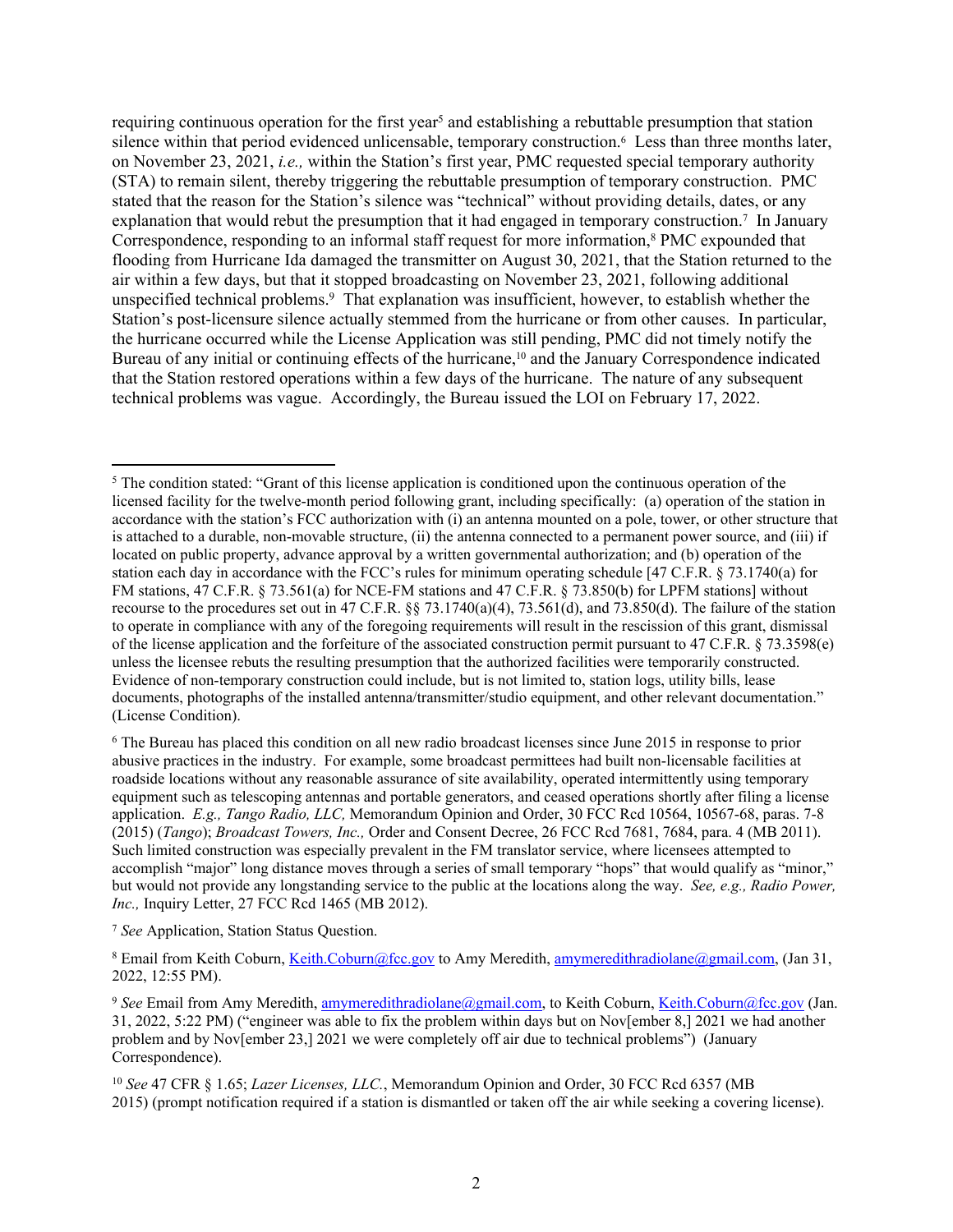PMC's Response raises several procedural challenges to the LOI and License Condition. First, PMC argues that the Bureau has singled it out for disparate treatment by issuing an LOI. Second, PMC contends that only courts of equity may use rebuttable presumptions and that the Bureau thus had no authority to place such a presumption on the License. Finally, PMC argues that presumptions are outdated, speculative, draconian, and contrary to the concept of "innocent until proven guilty."

In the Response, PMC also addresses the LOI's questions about the Station's construction. PMC acknowledges for the first time that it did not construct in accordance with its construction permit or at the site listed in its license. Rather, PMC admits that it did not use the authorized transmission tower owned by Pinnacle but built, instead, approximately 30 yards away on an amateur (ham) radio tower in a nearby recreational vehicle (RV) park (RV Site). PMC attempts to show that the construction was not temporary by stating that the ham tower was mounted on a shed that was affixed to the ground, and received power through a permanent electric outlet shared with an RV. PMC explains that it paid the owner of the RV \$300 to use the location for three months and intended to find another location after hurricane season.<sup>11</sup> PMC does not purport to have filed any application with the Commission for authority to construct at the RV Site or to move to another site.

PMC reports that the Station operated from the RV Site between July 19, 2021 and August 30, 2021 while its License Application was pending but went silent on August 30, 2021, *i.e.,* before grant of the License Application, because Hurricane Ida damaged its transmitter, the ham tower, and the RV. PMC could not, as requested in the LOI, provide any photographs, documents, or invoices associated with the construction. It states that the RV and its owner have moved away and that the engineer who constructed did not accept payment because he was acting only "as a friend."12 PMC does, however, support its claim to have operated during the pendency of the License Application by providing internet links to two short July 2021 videos showing a car stereo receiving music while tuned to the Station's frequency.

 The Response also clarifies that the Station did not return to the air in the Fall of 2021 as previously stated in the January Correspondence. Rather, the Station ceased broadcasting on August 30, 2021, and did not broadcast thereafter except to conduct a six-hour test on March 4, 2022 using an antenna mounted on a pole at an unidentified location (2022 Location). PMC contends it had no intent to deceive the Bureau by providing the incorrect report of Fall 2021 operations in the January Correspondence and attributes the error to its principal's confusion after illness with the coronavirus. PMC further states that it determined during the March 2022 test that the Station cannot operate without causing prohibited interference to a co-channel full service station, WLMG(FM), New Orleans, LA, 13 and that the Station therefore remains off air.<sup>14</sup>

 $11$  In contrast. PMC reports that use of the authorized site would have cost \$1,700 per month with a 5 year commitment. There does not appear to have been a written lease for the RV Site. PMC states that it obtained, but has misplaced, a handwritten receipt for the \$300 payment.

<sup>12</sup> *See* Response, Affidavit at 4(B).

<sup>13</sup> PMC has uploaded a portion of the sound from the March 2022 test, including interference, to the Internet.

<sup>&</sup>lt;sup>14</sup> The Response also discusses several matters not responsive to the LOI including disputes over Station ownership, related litigation, and financial and legal problems while its construction permit was pending. Among PMC's allegations are that: (1) PMC cannot get a fair review because the Bureau engages in "racial profiling" and dislikes PMC's sole principal because she is a minority; (2) a "third party permit trafficker" forged the principal's name on modification applications and provided bad engineering, resulting in poor Station technical performance, interference, and involvement of the permit in bankruptcy proceedings; (3) court proceedings between PMC and the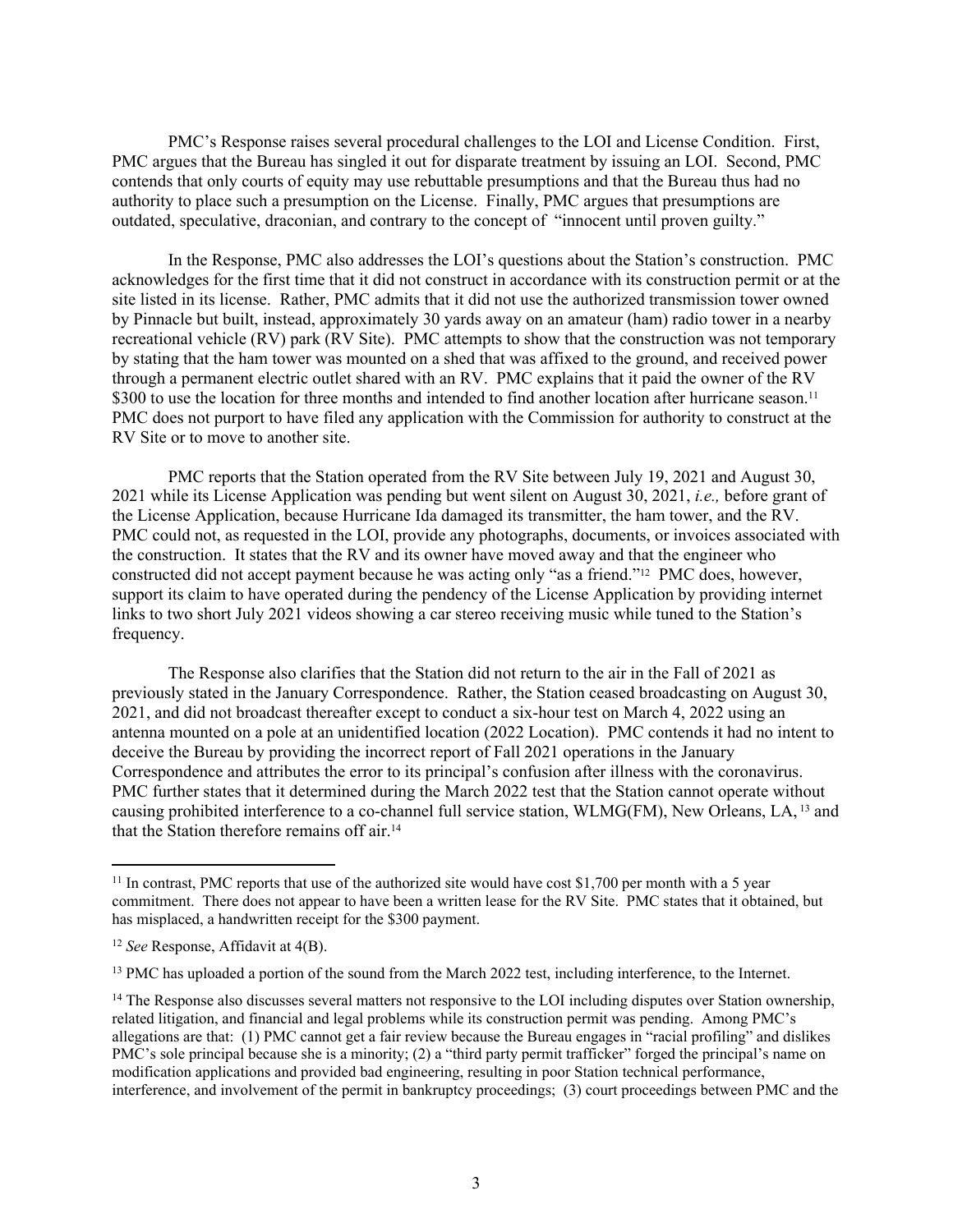**Discussion.** We reject each of PMC's procedural challenges. There is nothing about the License Condition or LOI that is disparate, discriminatory, or beyond the Bureau's authority.15 The Bureau places the same standard License Condition on all broadcast licenses consistent with the Bureau's delegated authority to act on broadcast applications and, thus, did not single out PMC or exceed its authority.<sup>16</sup> Under the Commission's rules, PMC's deadline for seeking to reject the License Condition was 30 days after the grant of the License.17 The Bureau issued the LOI simply because PMC stopped broadcasting within the first year of operation and the Bureau was giving PMC the opportunity to rebut the presumption of temporary construction. PMC cites no precedent for its argument that government agencies cannot use rebuttable presumptions. The Commission has long used such presumptions.<sup>18</sup>

Based on PMC's Response to the LOI's substantive questions, we conclude that the constructed facilities were not licensable because PMC provided false information in the License Application by stating that it had completed construction at the authorized location. As PMC now admits, its construction at the RV Site differed from the location authorized in its permit. Because the false information obscured the fact that the permit had automatically expired and was material to our grant of the License, we hereby rescind the grant. Although PMC emphasizes that the RV Site was only 30 yards from the authorized site, the Commission's rules require Bureau approval prior to making any changes in an FM translator's location, with limited exceptions not applicable in the instant case, *i.e.*, except for moves within the same building or upon the same pole or tower.19 Based on PMC's unauthorized construction alone, the facilities were not licensable. Construction permits expire automatically and are forfeited if the facilities authorized therein are not completed by the established deadline; use of an alternate site or construction of temporary facilities does not prevent such forfeiture.<sup>20</sup> Had PMC timely

<sup>15</sup> PMC's argument that the License Condition is inconsistent with the principle of "innocent until proven guilty" is inapposite because that concept arises in the field of criminal law, which has no bearing here.

<sup>16</sup> *See generally* 47 CFR §§ 0.61, 0.283. The Commission must provide an adequate explanation before it treats similarly situated applicants differently, but PMC has not shown that it was treated differently than similarly situated parties. *See Melody Music, Inc. v. FCC,* [345 F.2d 730, 733 \(D.C. Cir. 1965\)](https://1.next.westlaw.com/Link/Document/FullText?findType=Y&serNum=1965113568&pubNum=0000350&originatingDoc=Ie564e0f7970311d9bdd1cfdd544ca3a4&refType=RP&fi=co_pp_sp_350_733&originationContext=document&transitionType=DocumentItem&ppcid=77b1eac109124bed9fc34093c32ec974&contextData=(sc.Search)#co_pp_sp_350_733).

<sup>17</sup> 47 CFR § 1.110 ("Where the Commission without a hearing grants any application . . . with any privileges, terms, or conditions other than those requested . . . the action of the Commission shall be considered as a grant of such application unless the applicant shall, within 30 days . . . file with the Commission a written request rejecting the grant as made."). PMC made no such request. As for the agency's authority to impose the License Condition, we note that Section 301 of the Communications Act of 1934, as amended, provides that radio communications licenses shall specify the pertinent "terms, conditions, and periods" of the license. 47 U.S.C. § 301.

<sup>18</sup> *See, e.g., Southern Co. Services, Inc. v. FCC,* 13 F.3d 574, 581 (D.C. Cir. 2002) (FCC use of rebuttable presumptions to count pole attachments not inherently unlawful or facially unreasonable); *Northern Broad., Inc. v. FCC,* 400 F.2d 749 (D.C. Cir. 1968) (affirming FCC's finding that broadcast applicant rebutted presumption that applicant's intent was to serve large city rather than smaller population of suburban community).

<sup>19</sup> 47 CFR § 74.1251; *Tango,* 30 FCC Rcd at 10568, para. 7 (roadside tower 100 feet from authorized site).

<sup>20</sup> *See Found. for a Beautiful Life,* Memorandum Opinion and Order, FCC 21-112 (Oct. 25, 2021) at para. 10, *appeal dismissed sub nom., Found. for a Beautiful Life v. FCC* (D.C. Cir. Feb. 22, 2022 per curiam) (dismissal of license application where permittee miscertified to completion of authorized construction but had only built temporarily at authorized site and more permanently at an unauthorized location).

<sup>&</sup>quot;trafficker" were purportedly resolved in PMC's favor; (4) the Bureau provided allegedly incorrect status information about the Station in response to an inquiry from PMC's member of Congress; and (5) the LOI's requirement that PMC support the Response with an affidavit under penalty of perjury arguably violates the 5<sup>th</sup> and 13th Amendments to the U.S. Constitution. We need not discuss these matters because they are beyond the scope of the inquiry. We note briefly that the allegation of racial profiling is unsupported by any showing and that PMC has not connected its Constitutional concerns to the facts of this case.